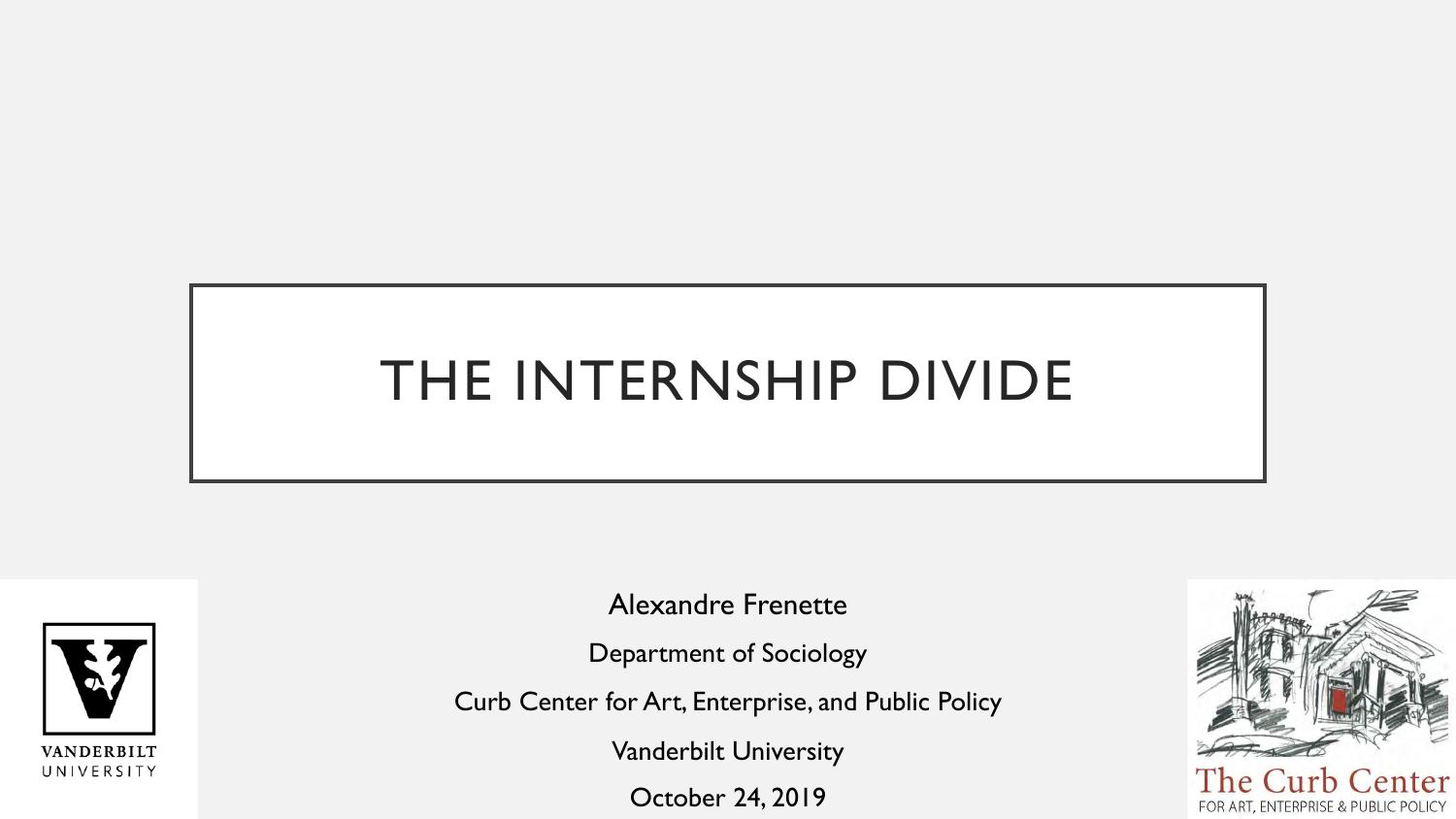# INTERN CHALLENGES

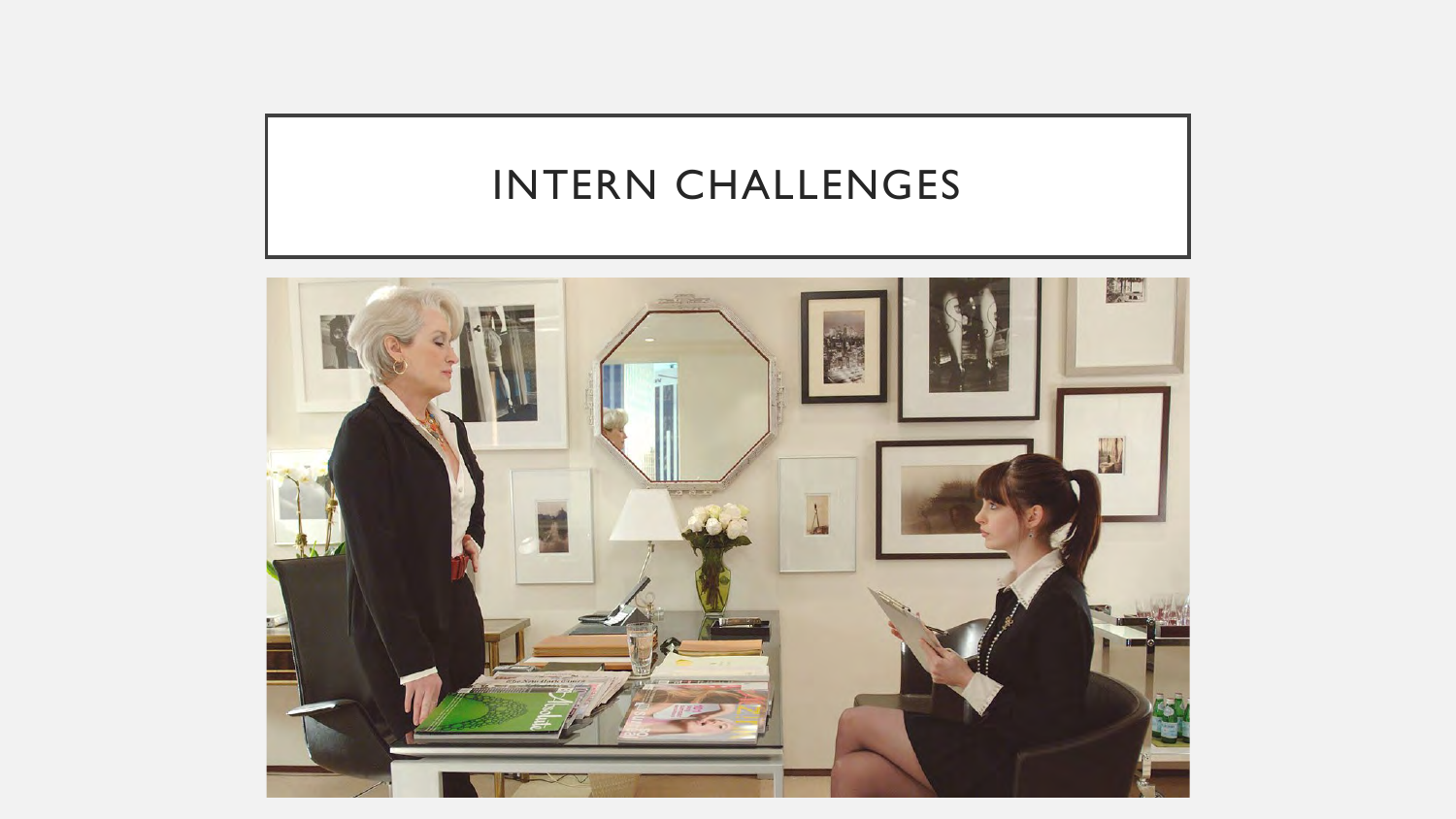# HOST CHALLENGES

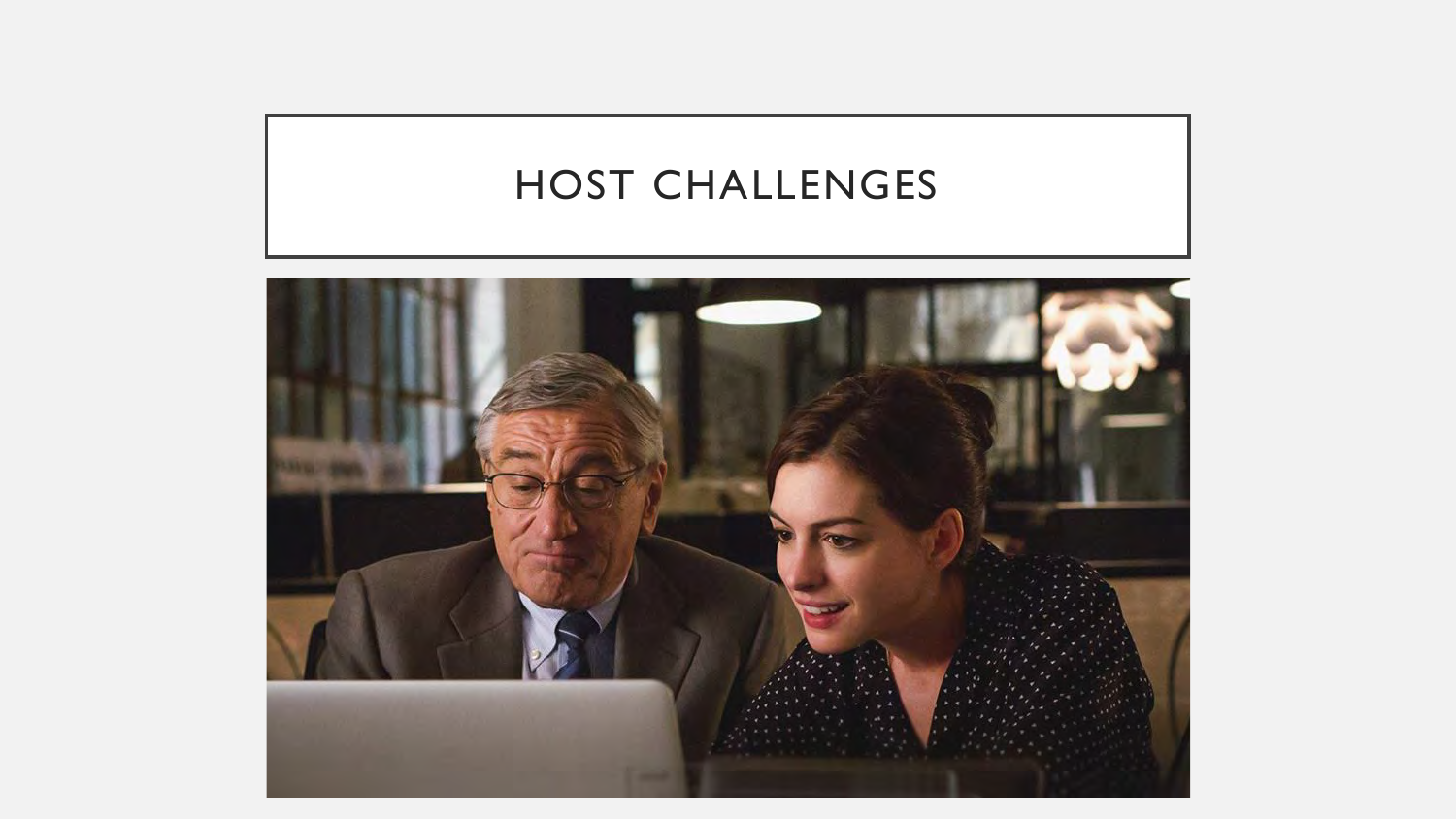### AMBIGUOUS ROLE

Penguin<br>Randon<br>House

Penguin Random HAUNTED Ho... Penguin<br>Random<br>House @penguinrandom

**Follow** 

A real penguin "interned" at our book distribution center! Thanks to @MarylandZoo for letting us borrow one of their animal ambassadors.



Penguin Random HAUNTED Ho... **@penguinrandom** 

A real penguin "interned" at our book distribution center! Thanks to @MarylandZoo for letting us borrow one of their animal ambassadors.

**Follow** 

 $\checkmark$ 



6:05 AM - 19 Sep 2019

6:05 AM - 19 Sep 2019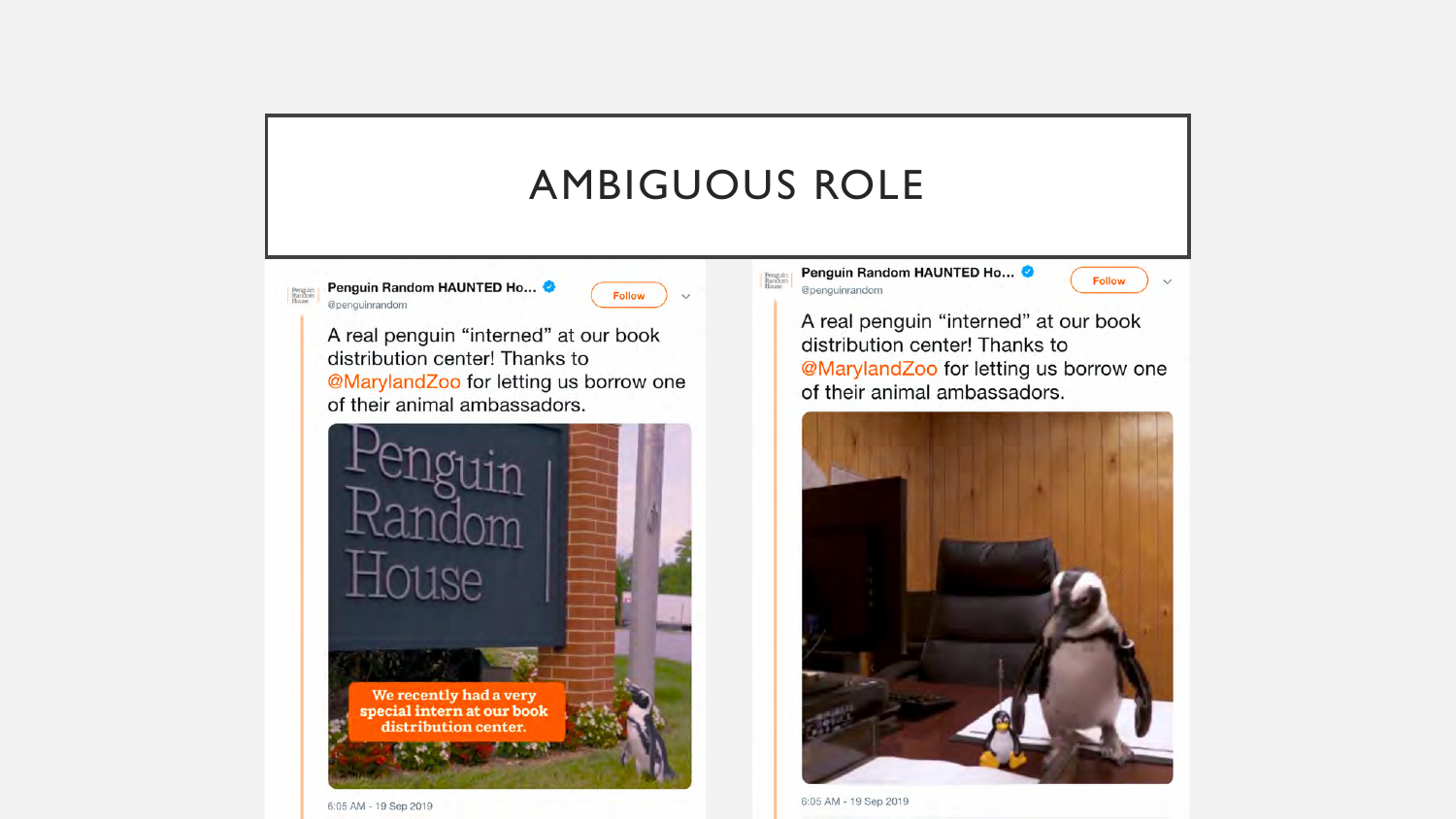# IMPERFECT ALIGNMENT

#### **(1) Why Interns Intern**

- Line on resume (credential)
- Way to learn about world of work (education)
- Chance to experience meaningful involvement in industry (fandom)
- Potential job (job seeker)

#### **(2) Why Companies Host Interns**

- **Inexpensive labor**
- Influx of youth, information, and ideas
- Training ground and pipeline for job candidates

**(3) Why Colleges Have Internship Programs**

- Improve learning outcomes
- Help students get jobs
- Maintain alumni relations
- Marketing school to prospective students

Frenette, A. 2013. Making the Intern Economy: Role and Career Challenges of the Music Industry Intern. *Work and Occupations 40*(4): 364-397.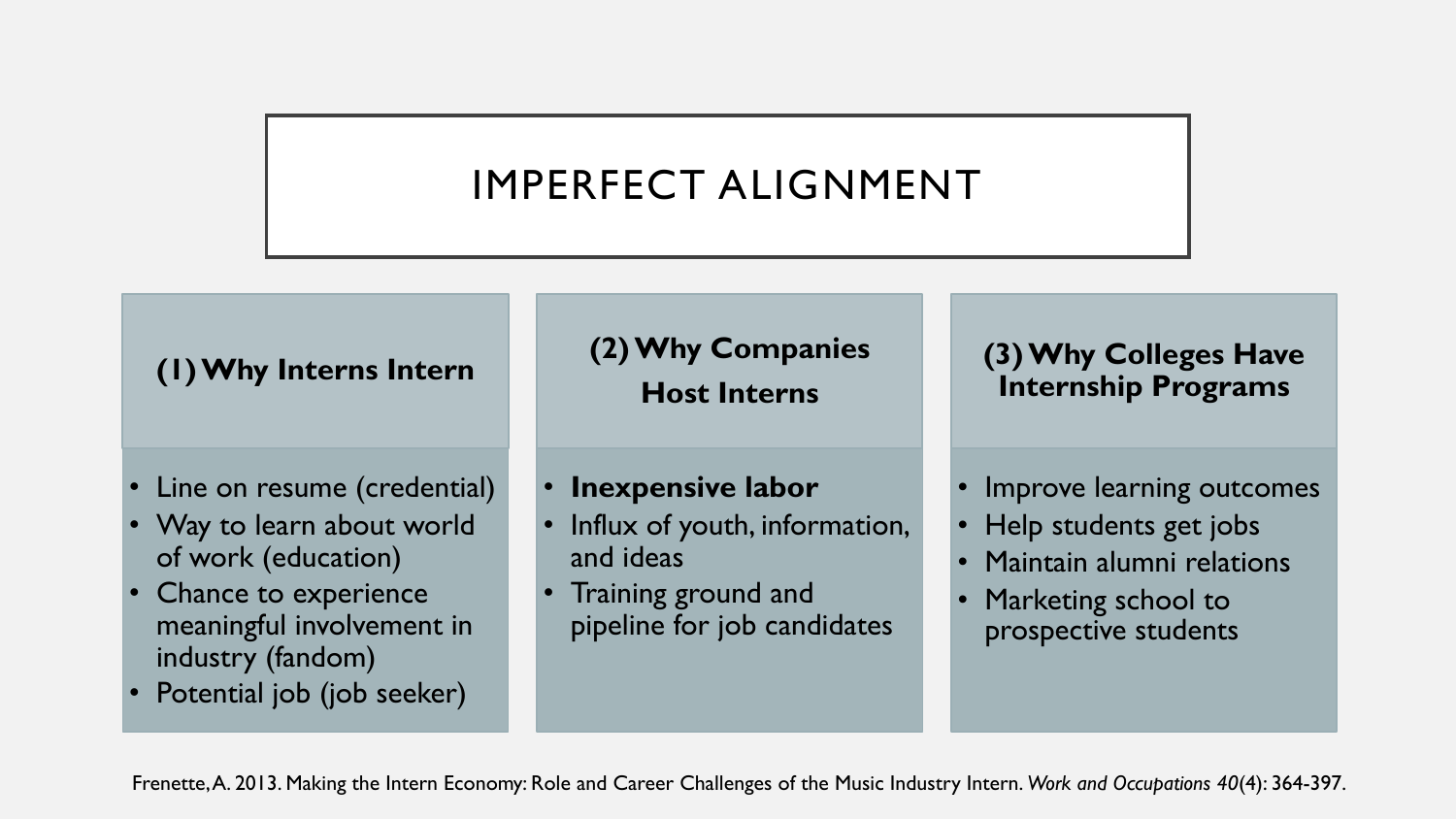# CHALLENGES TO INTERN LEARNING/SUCCESS

**(1) Lack of Supervision**

- Built-in tension in roles
- **Employees**: reticent to train interns
- **Interns:** complain about a lack of supervision

**(2) Need to Be Proactive** 

• Finding tactful balance between active/passive

- **Passive**: *"It's easy to just do an internship sometimes and really not [learn]."*
- Active without seeming entitled

**(3) Spatial and Symbolic Isolation**

- Low status
	- E.g., interns sitting in the hallway.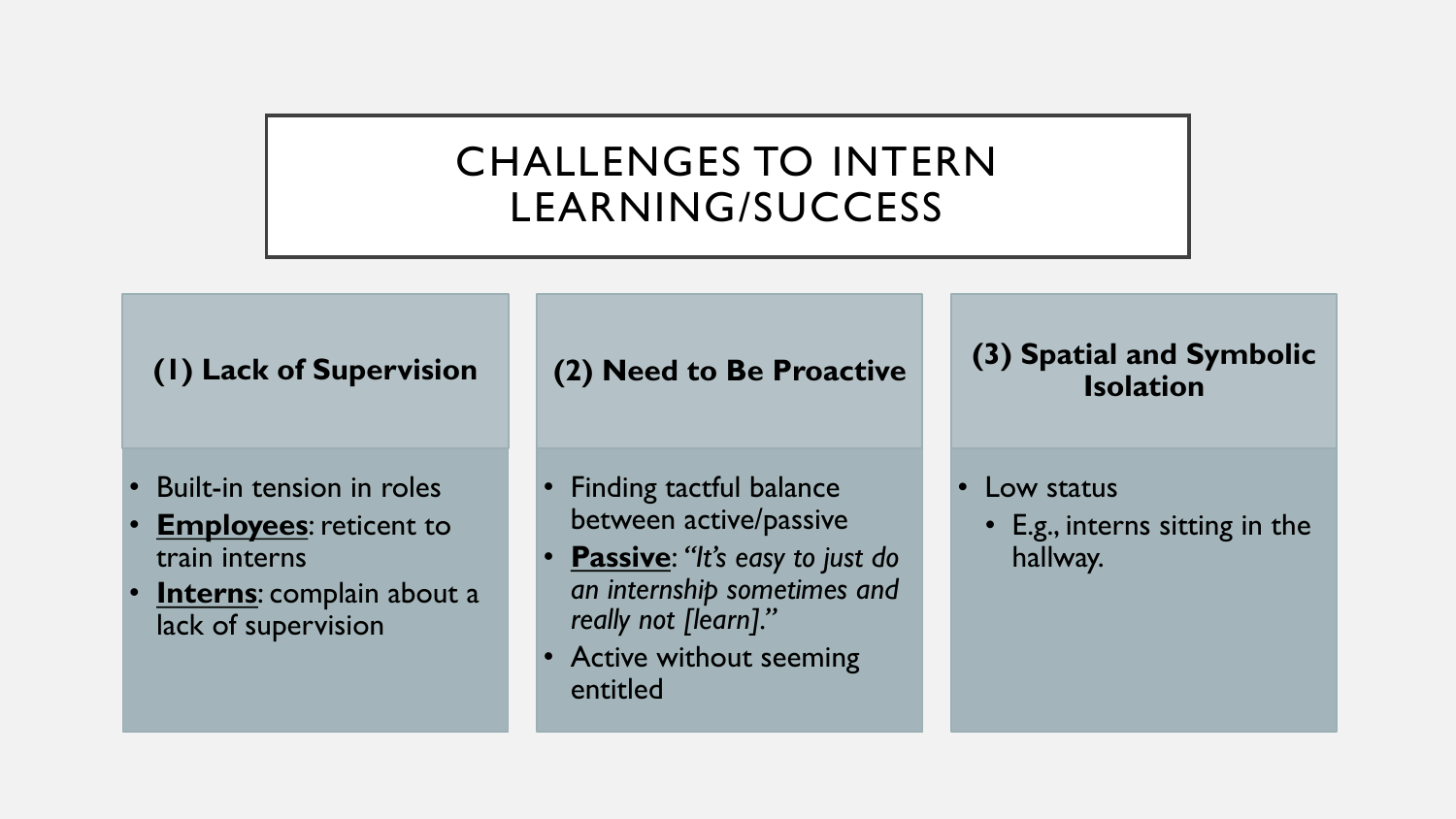### OVERVIEW OF PRESENTATION: PAID VS. UNPAID

- Among arts and design majors, **who undertakes internships**? (Major, race/ethnicity, gender identity, socioeconomic status)
- **Career outcomes for interns compared to non-interns (and paid/unpaid)**
	- Getting a job
	- Job satisfaction
	- Working in the arts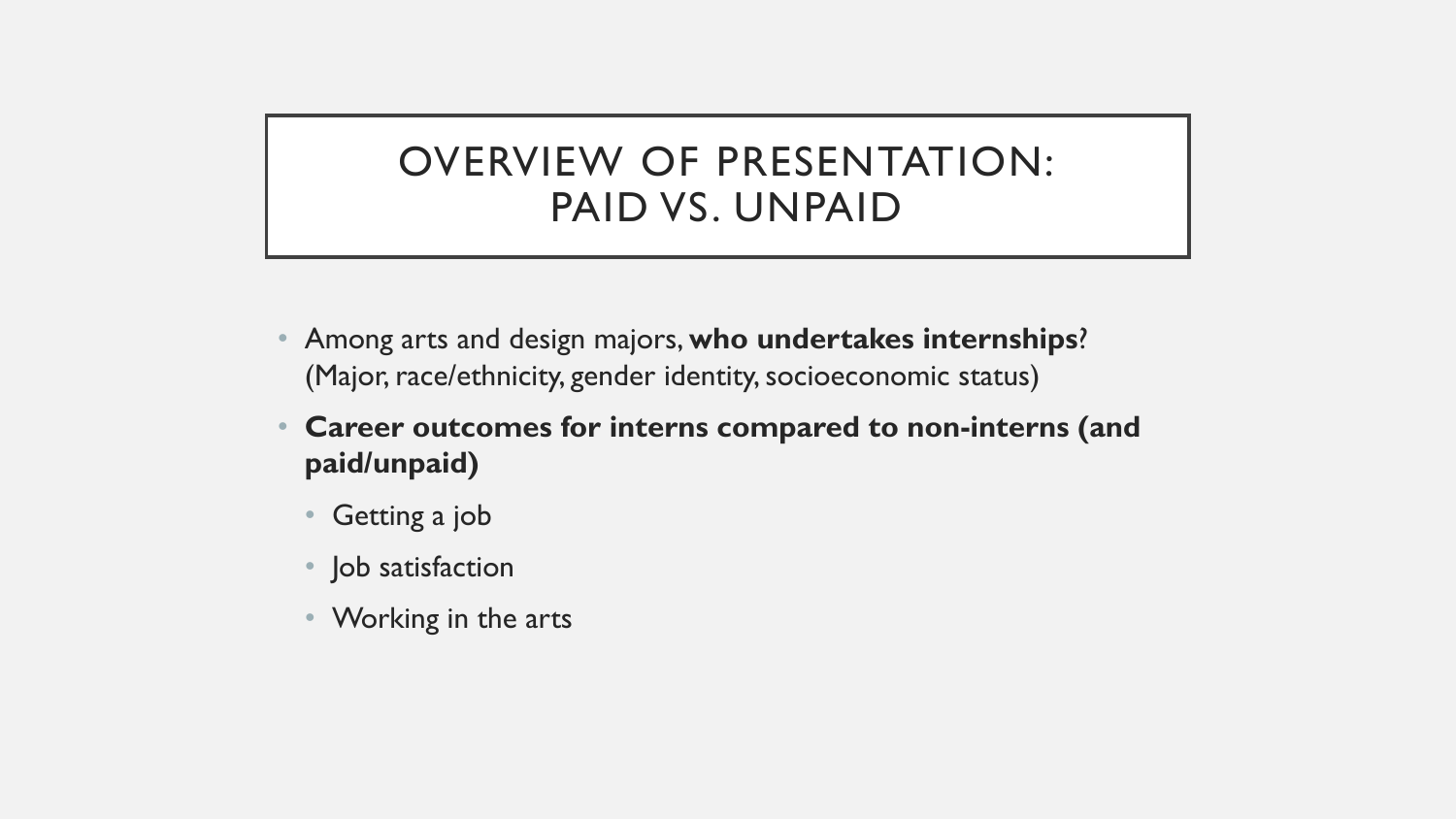# METHODS: SNAAP DATA

- Historical comparisons across cohorts (over 81,902 arts and design graduates from 118 institutions)
- 8,853 recent undergraduate arts alumni (graduated between 2013 and 2017)
- 12,940 arts alumni who took internship module (mostly in 2017 wave)
- Preliminary findings for 2020 SNAAP report (The Internship Divide, Revisited)

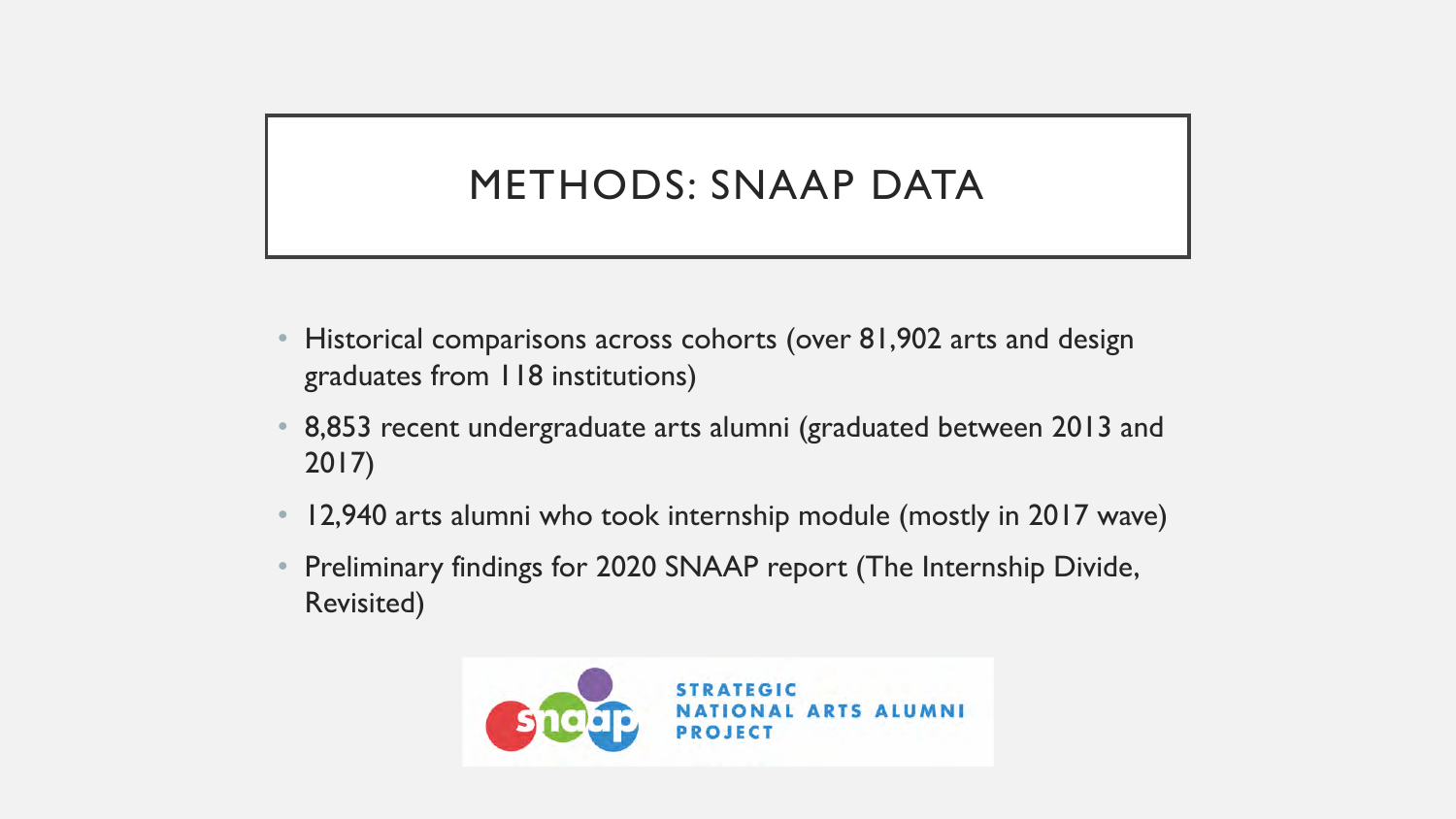# METHODS: SNAAP DATA

- Did you do the following while at [institution]:
	- Internship (yes/no)
- Are you now or have you ever been a(n):
	- Paid intern (yes/no)
	- Unpaid intern (yes/no)

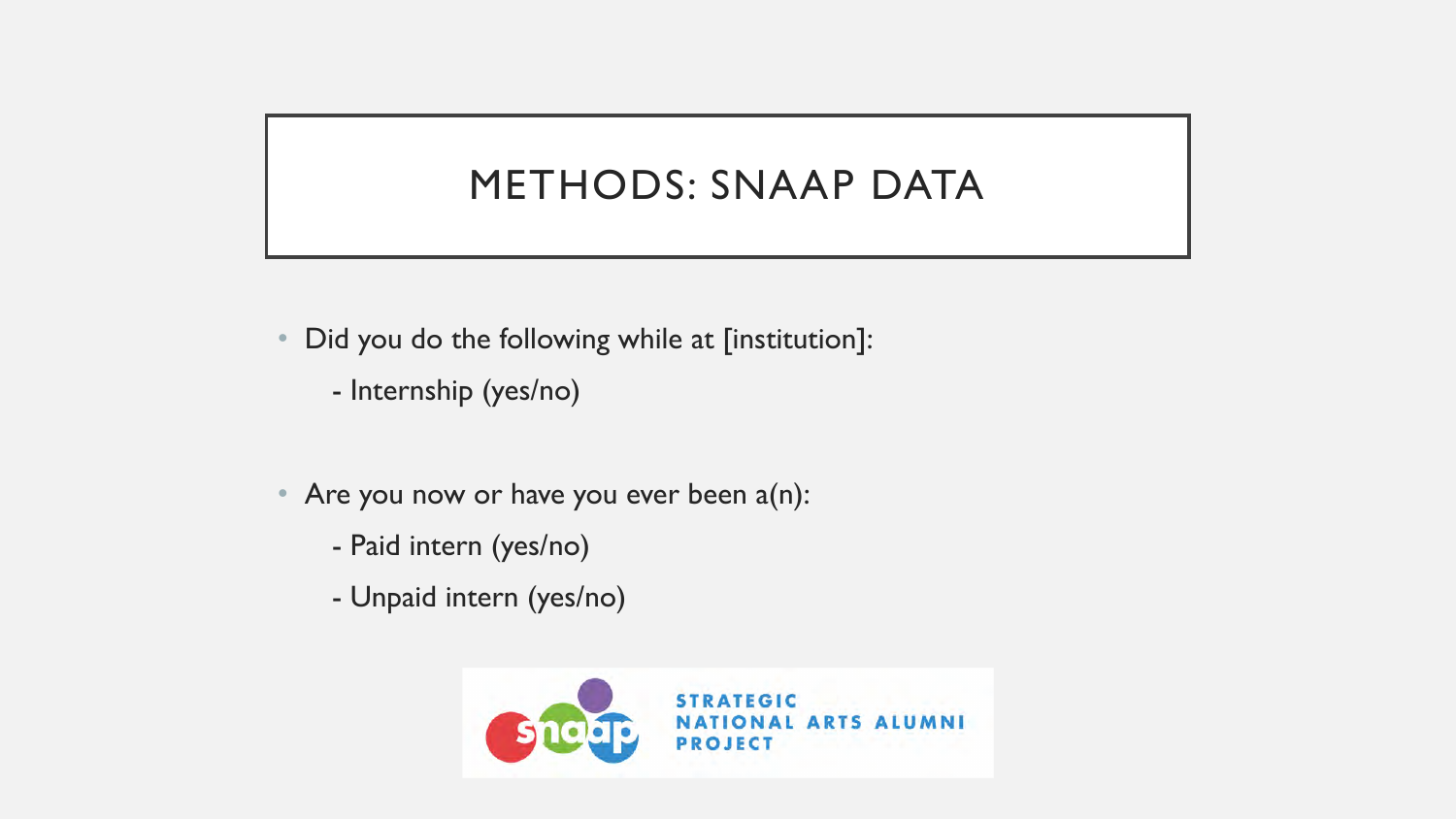#### % OF UNDERGRADUATE ALUMNI WHO INDICATED THEY DID **AT LEAST ONE** INTERNSHIP

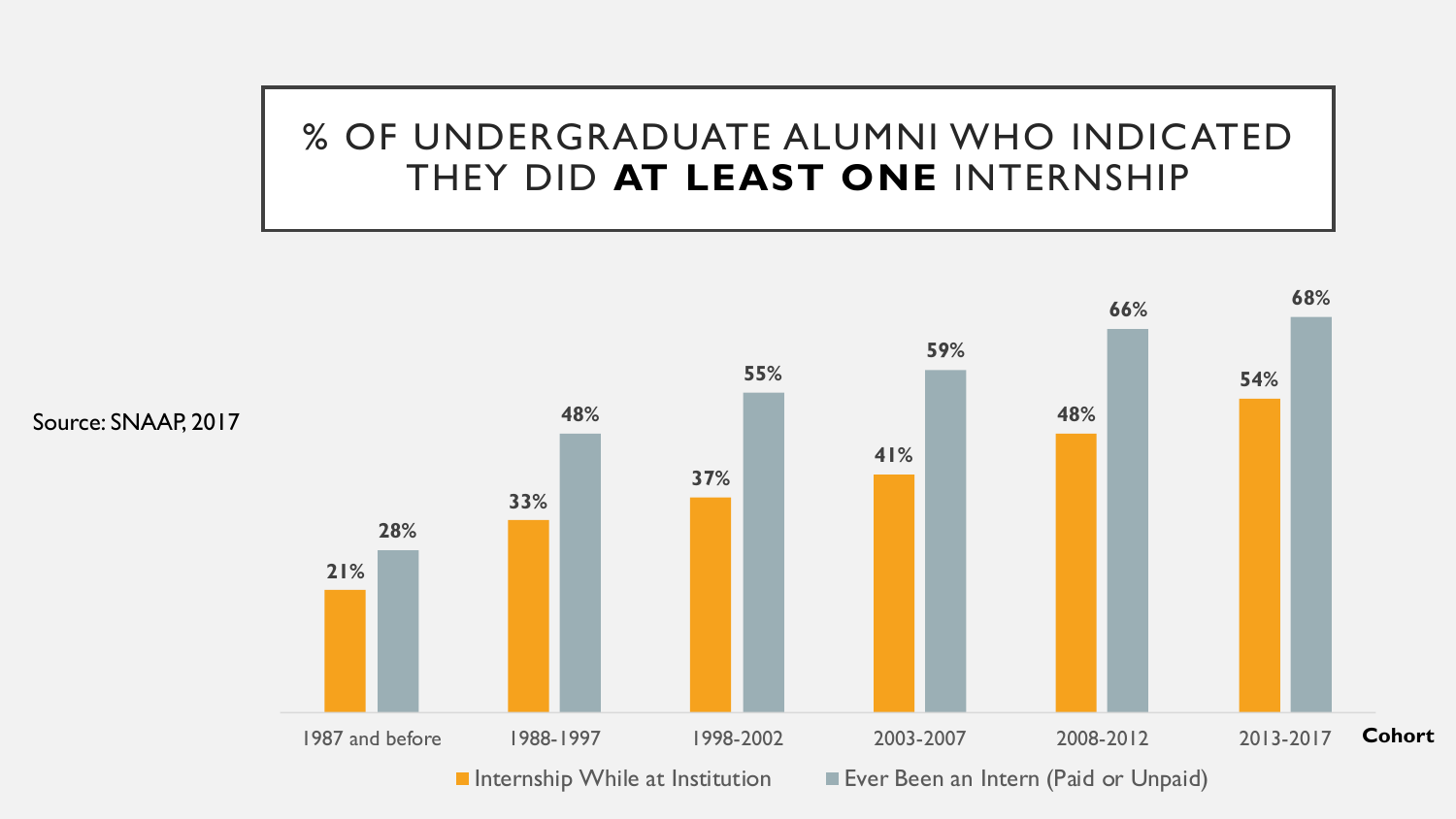#### % OF UNDERGRADUATE ALUMNI WHO INDICATED THEY DID **PAID / UNPAID** INTERNSHIP

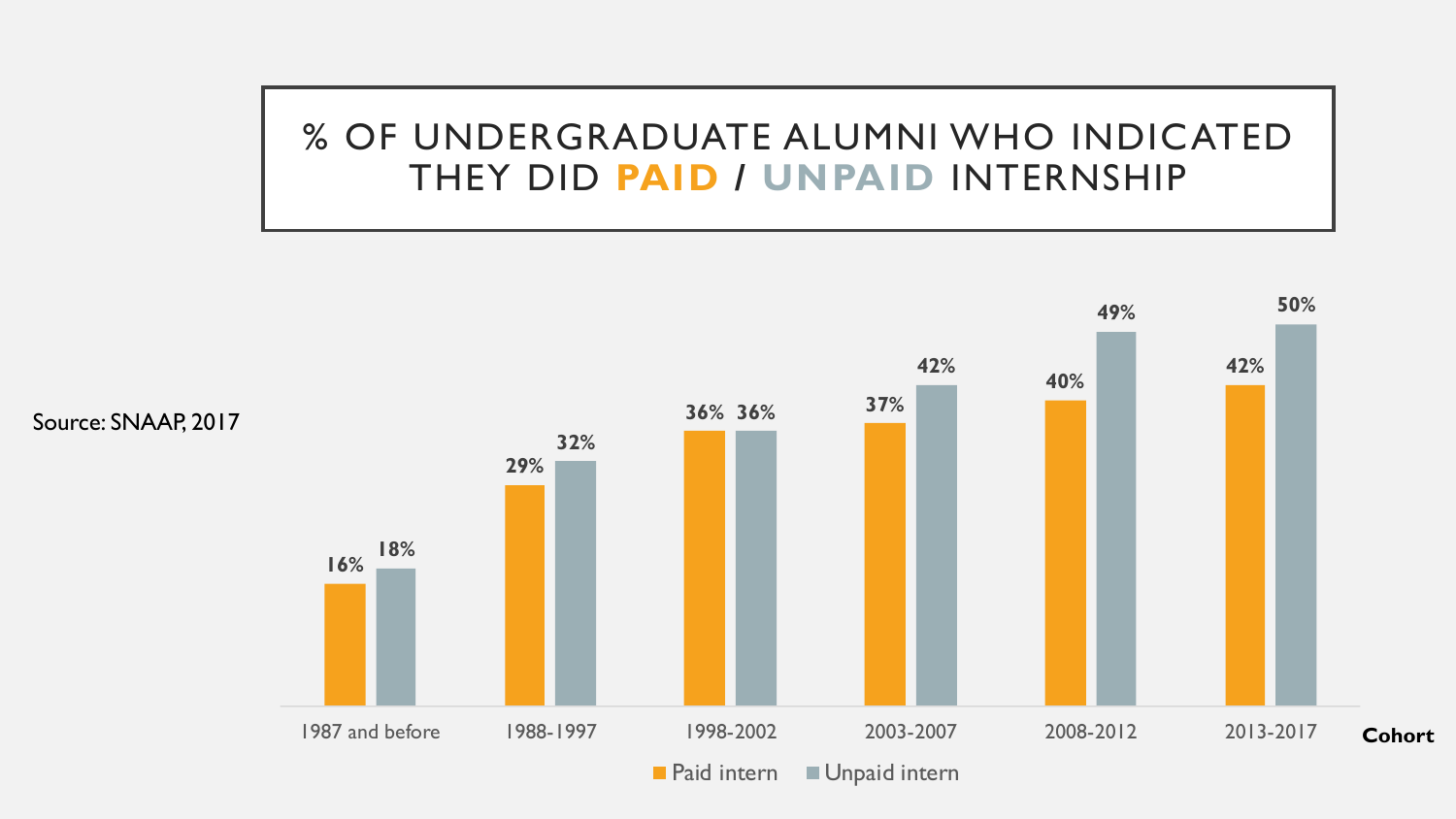#### % OF RECENT UNDERGRADUATE ALUMNI WHO INDICATED THEY DID **PAID / UNPAID** INTERNSHIP, **BY RACE/ETHNICITY**

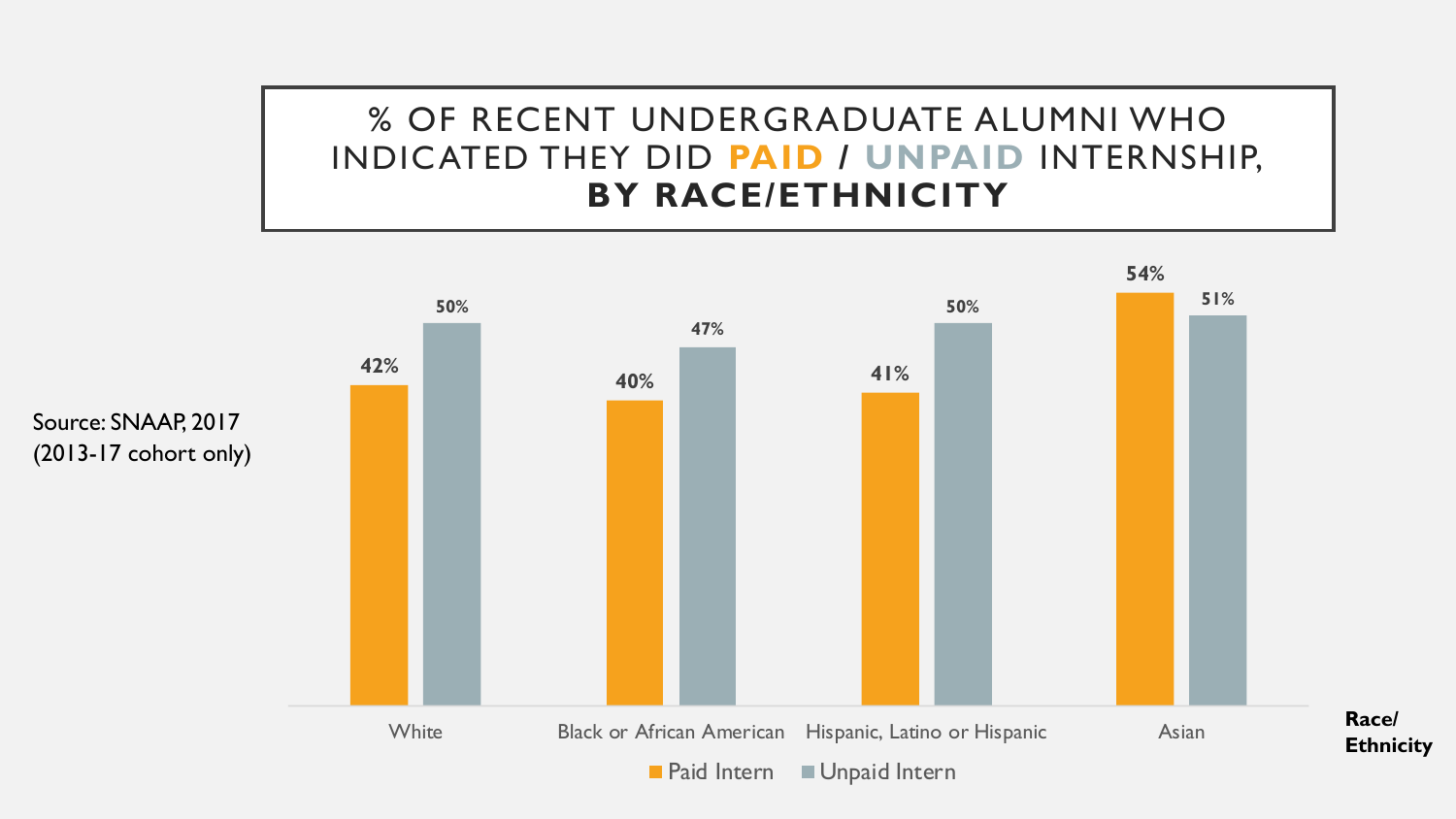% OF RECENT UNDERGRADUATE ALUMNI WHO INDICATED THEY DID **PAID / UNPAID** INTERNSHIP, **BY GENDER AND SOCIOECONOMIC STATUS**

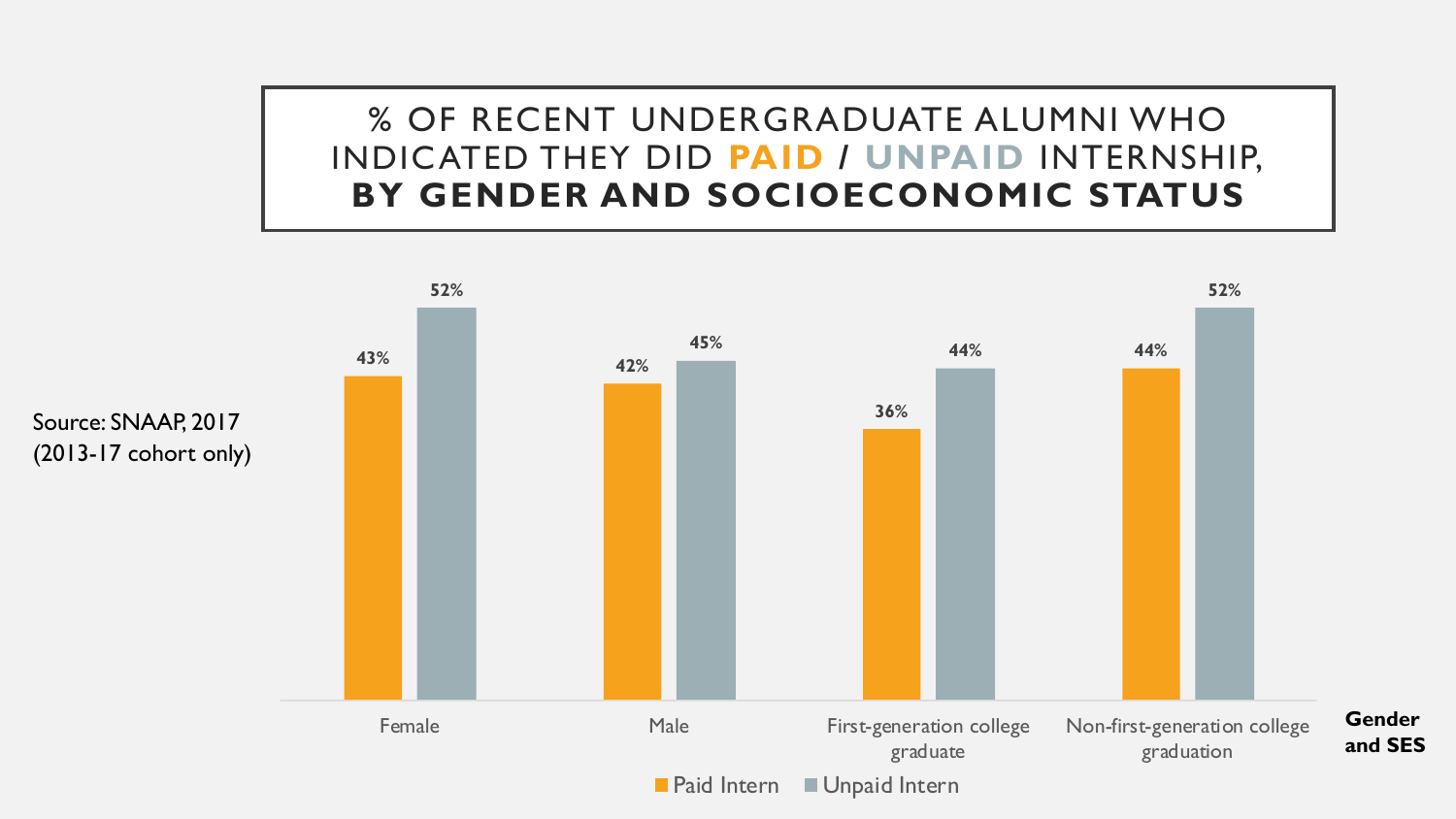#### % OF RECENT UNDERGRADUATE ALUMNI WHO INDICATED THEY DID **PAID / UNPAID** INTERNSHIP, **BY MAJOR**

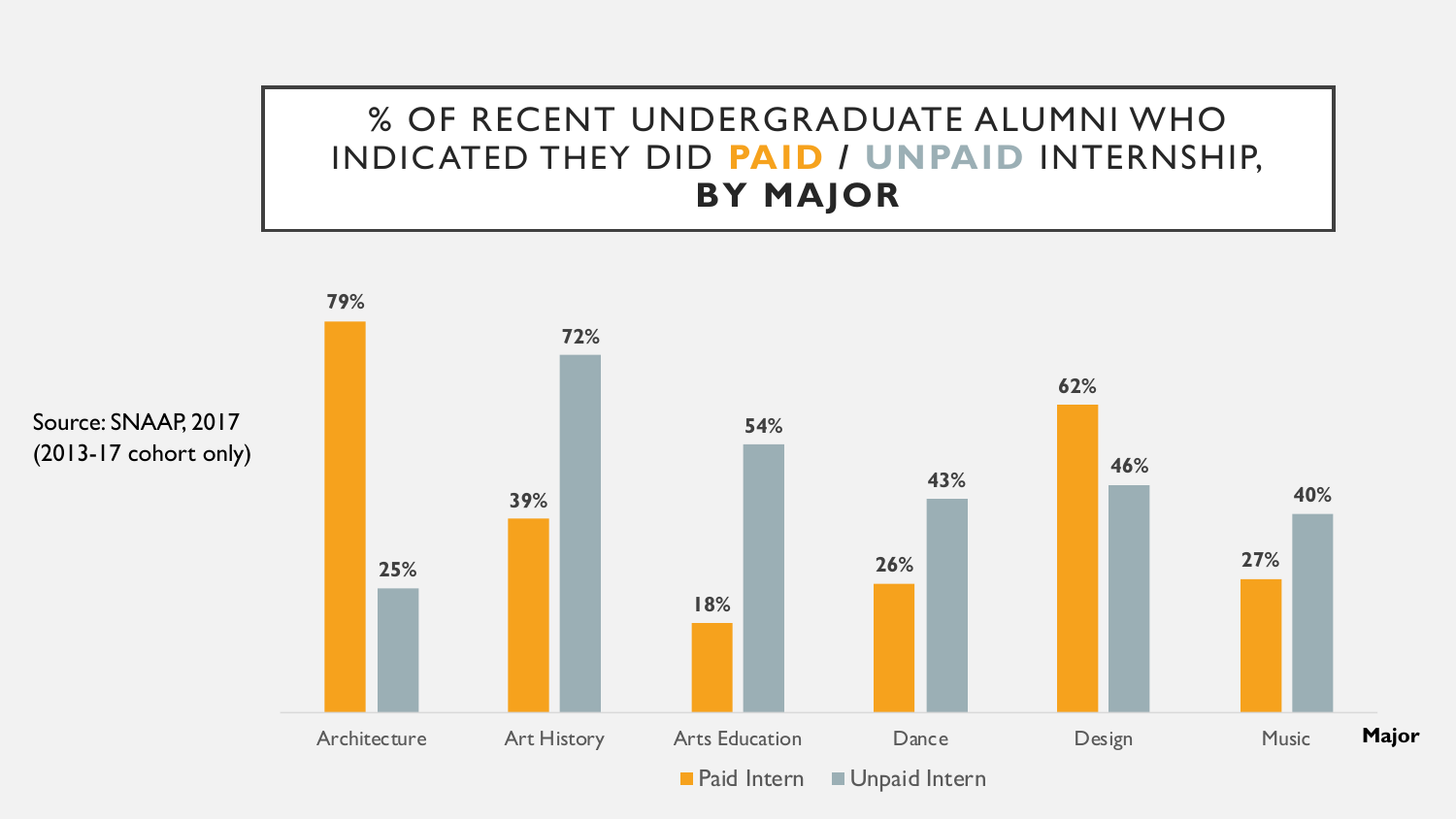



**Cohort**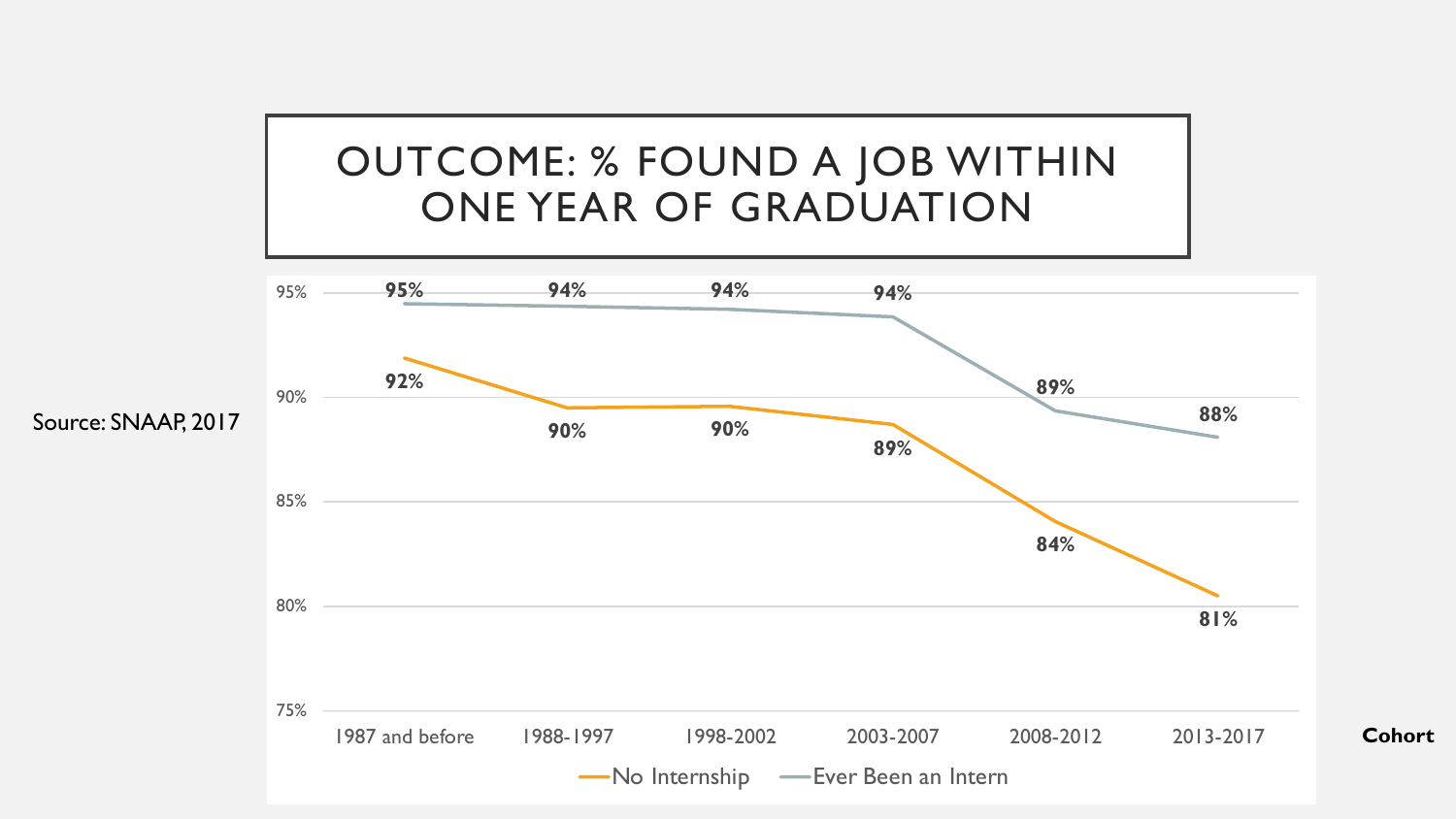# OUTCOME: % FOUND A JOB WITHIN ONE YEAR OF GRADUATION

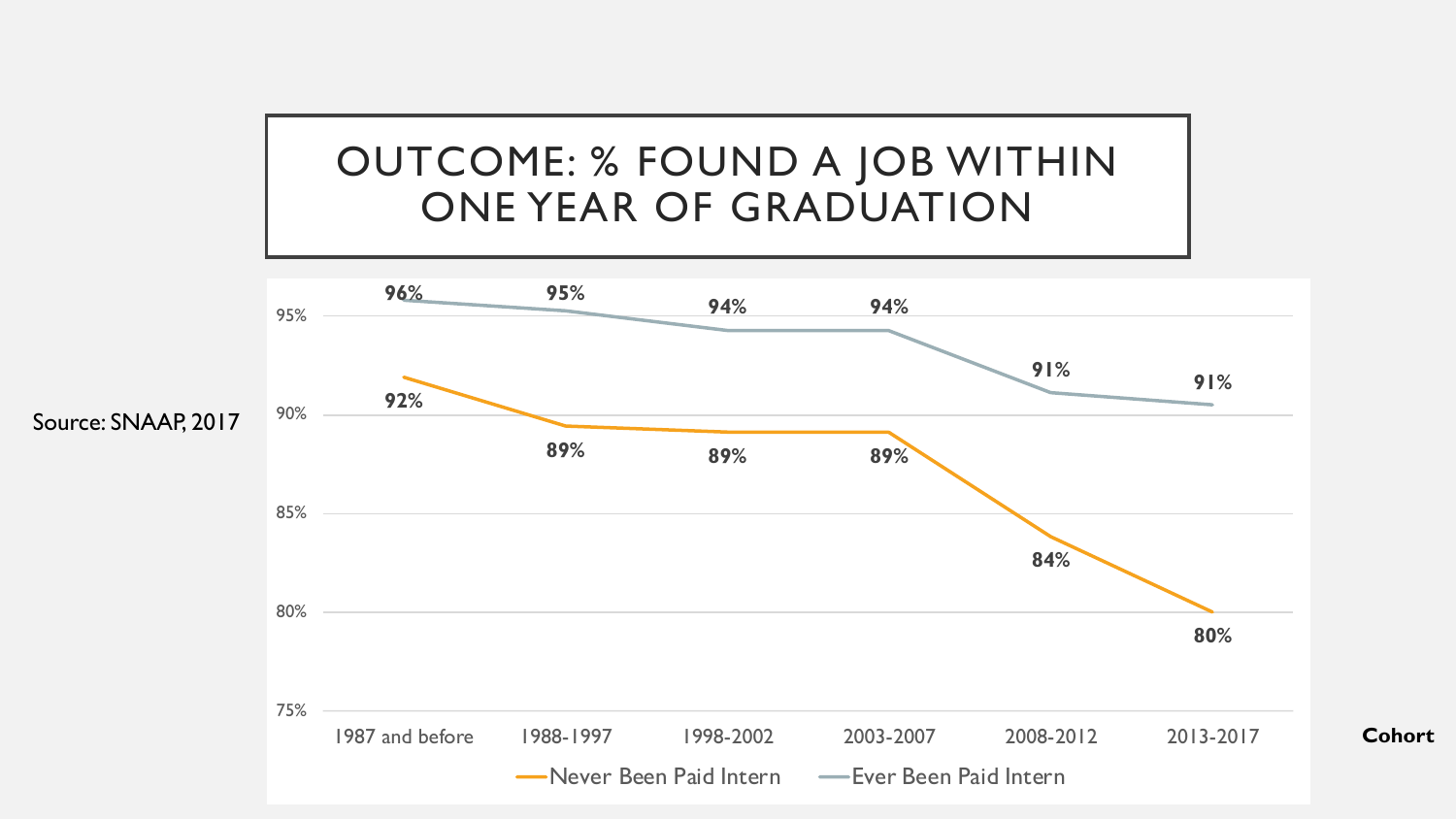# OUTCOME: % FOUND A JOB WITHIN ONE YEAR OF GRADUATION

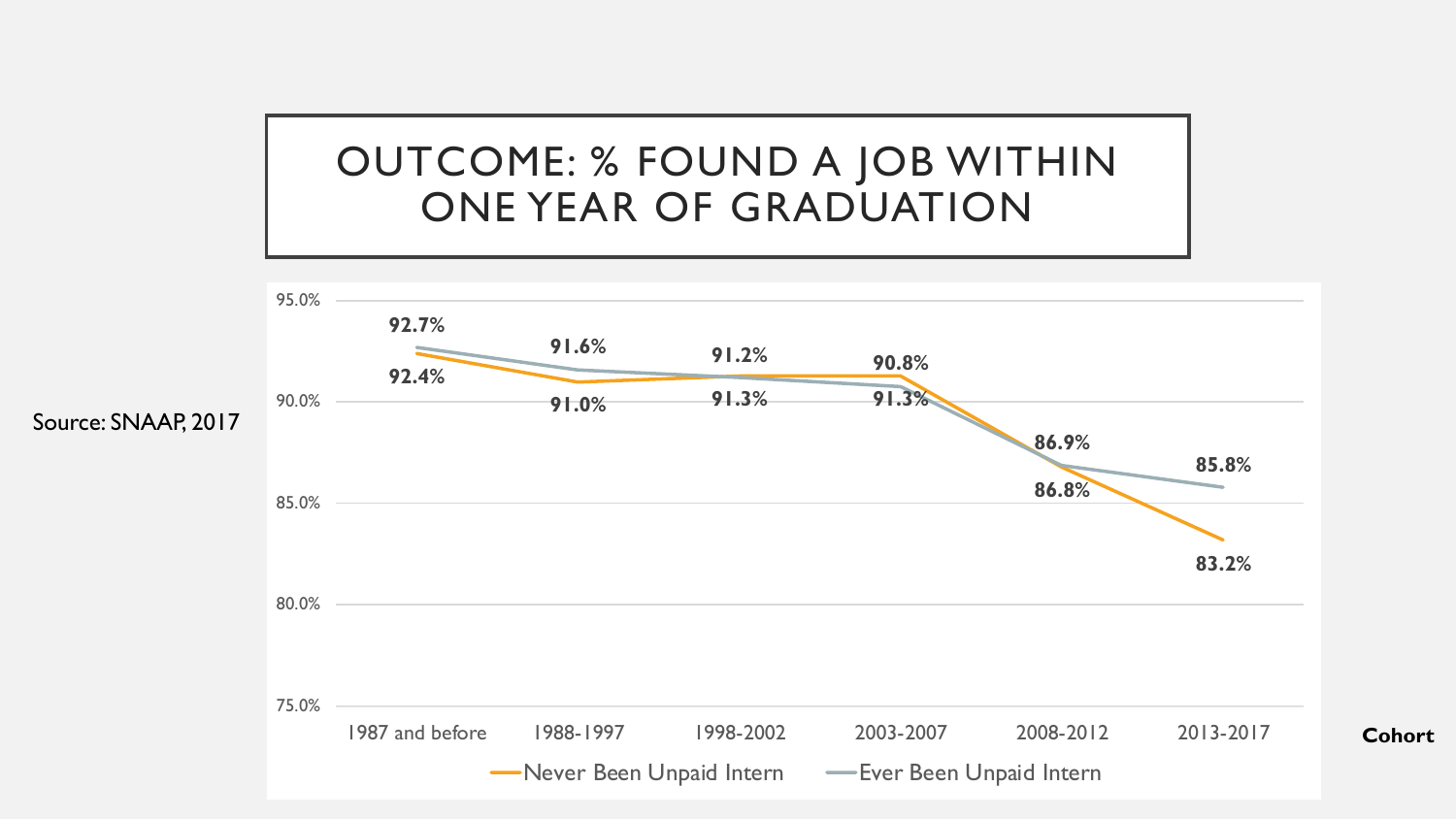# OUTCOME: JOB SATISFACTION

| <b>Aspects of job</b><br>satisfaction                       | <b>Interned</b> | <b>Did not</b><br>intern | <b>Percent</b><br>difference |
|-------------------------------------------------------------|-----------------|--------------------------|------------------------------|
| <b>Opportunity for career</b><br>advancement                | 66%             | 56%                      | 10%                          |
| Opportunity to be creative                                  | 68%             | 58%                      | 10%                          |
| Job security                                                | 76%             | 67%                      | 9%                           |
| <b>Overall job satisfaction</b>                             | 78%             | 69%                      | 9%                           |
| Income                                                      | 59%             | 51%                      | 8%                           |
| Work that reflects my<br>personality, interests &<br>values | 70%             | 62%                      | 8%                           |
| <b>Balance between work and</b><br>non-work life            | 68%             | 63%                      | 5%                           |

Source: SNAAP, 2017 (2013-17 cohort only)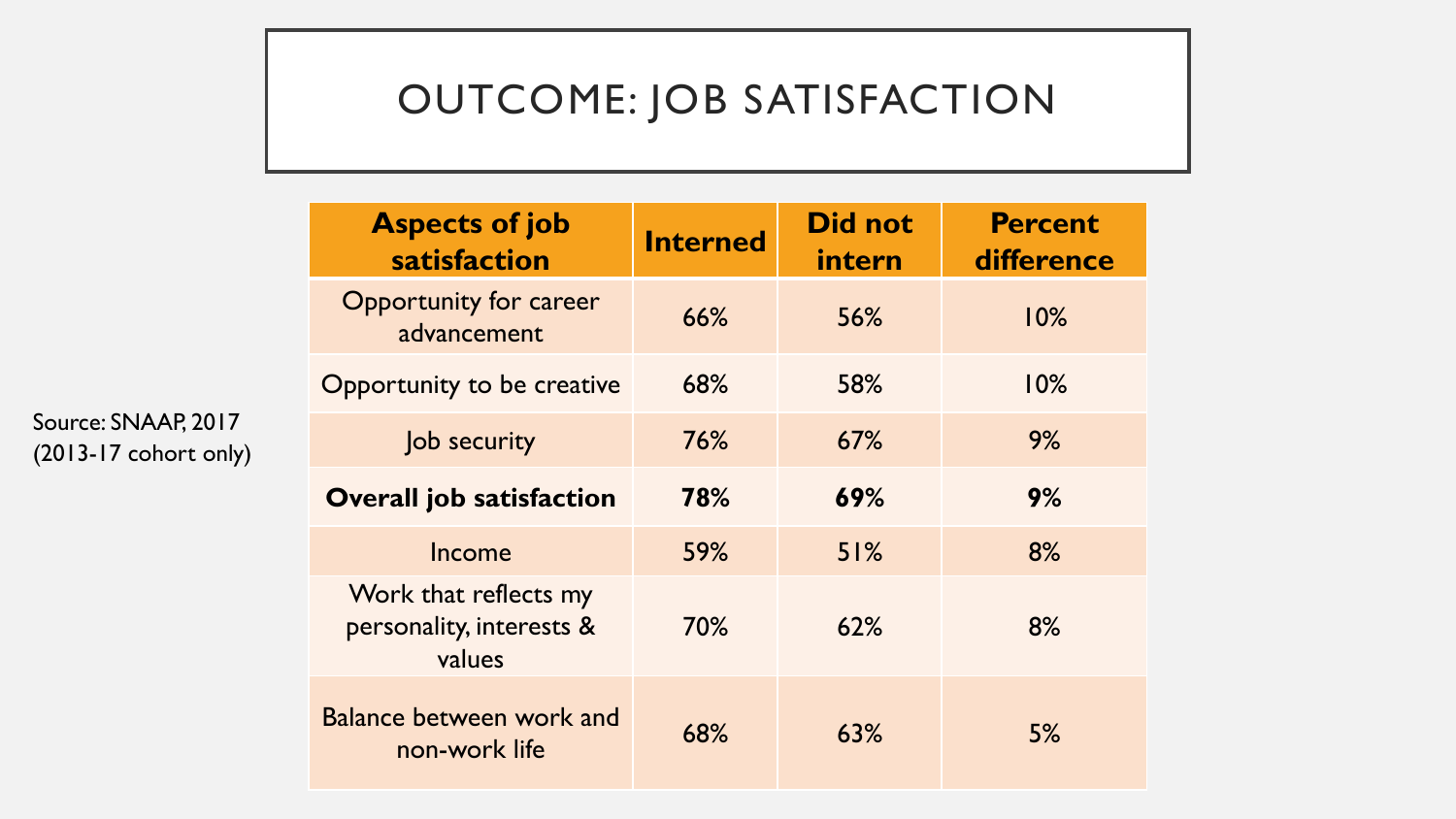# OUTCOME: JOB SATISFACTION

| <b>Aspects of job</b><br>satisfaction                          | <b>Ever been</b><br>paid intern | <b>Never been</b><br>paid intern | <b>Percent</b><br>difference |
|----------------------------------------------------------------|---------------------------------|----------------------------------|------------------------------|
| Opportunity for career<br>advancement                          | 69%                             | 55%                              | 14%                          |
| Income                                                         | 63%                             | 50%                              | 13%                          |
| Job security                                                   | 76%                             | 68%                              | 8%                           |
| Opportunity to be<br>creative                                  | 70%                             | 58%                              | 12%                          |
| <b>Overall job satisfaction</b>                                | 79%                             | 69%                              | 10%                          |
| Work that reflects my<br>personality, interests, and<br>values | 72%                             | 63%                              | 9%                           |
| <b>Balance between work</b><br>and non-work life               | 70%                             | 63%                              | 8%                           |

Source: SNAAP, 2017 (2013-17 cohort only)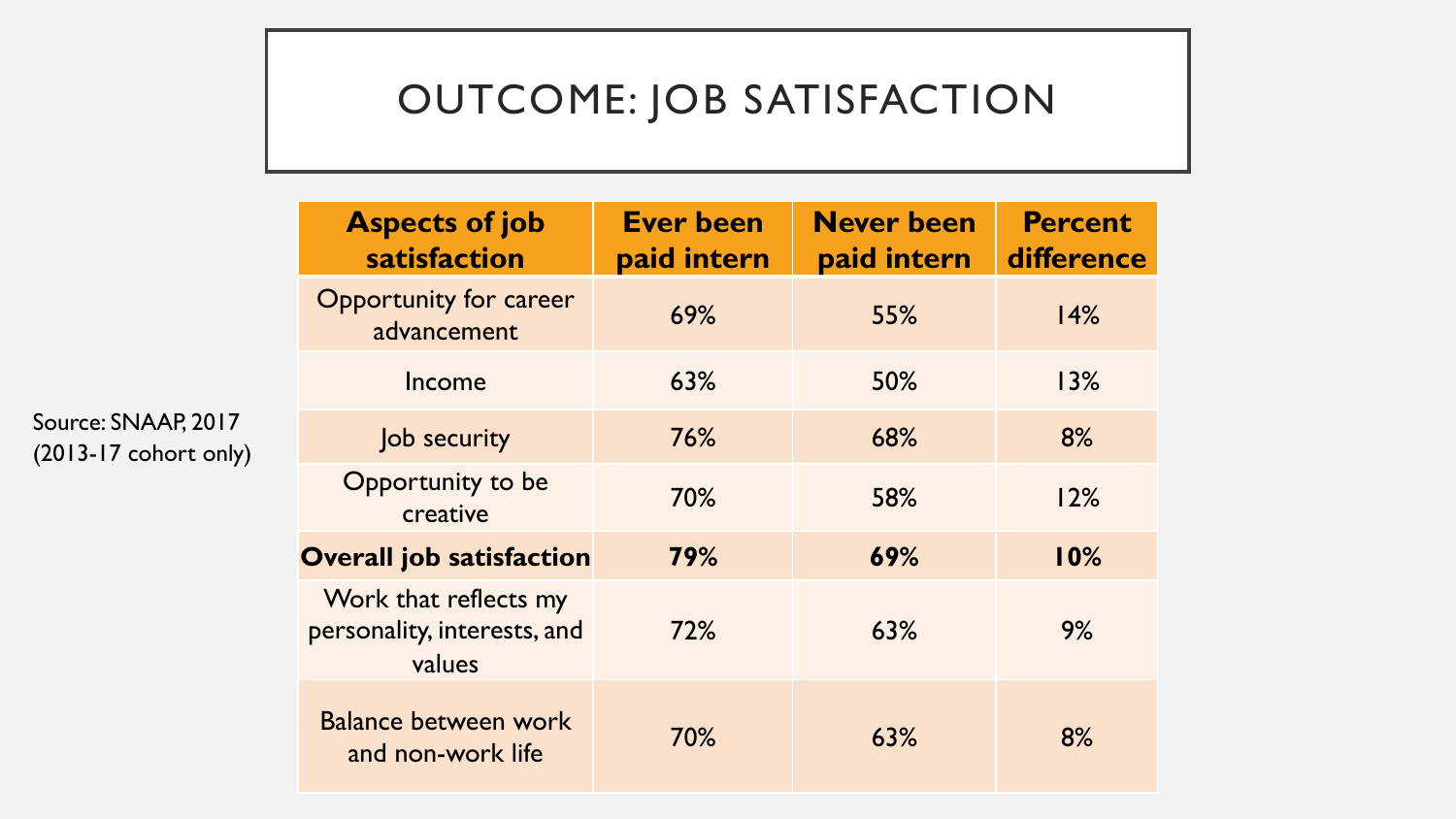# OUTCOME: JOB SATISFACTION

| <b>Aspects of job</b><br>satisfaction                          | Ever been | <b>Never been</b><br>unpaid intern unpaid intern | <b>Percent</b><br>difference |
|----------------------------------------------------------------|-----------|--------------------------------------------------|------------------------------|
| <b>Opportunity for career</b><br>advancement                   | 68%       | 67%                                              | $1\%$                        |
| Income                                                         | 55%       | 56%                                              | $1\%$                        |
| Job security                                                   | 72%       | 71%                                              | $\frac{9}{6}$                |
| Opportunity to be<br>creative                                  | 62%       | 60%                                              | 2%                           |
| <b>Overall job satisfaction</b>                                | 75%       | 72%                                              | 3%                           |
| Work that reflects my<br>personality, interests, and<br>values | 68%       | 64%                                              | 4%                           |
| <b>Balance between work</b><br>and non-work life               | 65%       | 66%                                              | $1\%$                        |

Source: SNAAP, 2017 (2013-17 cohort only)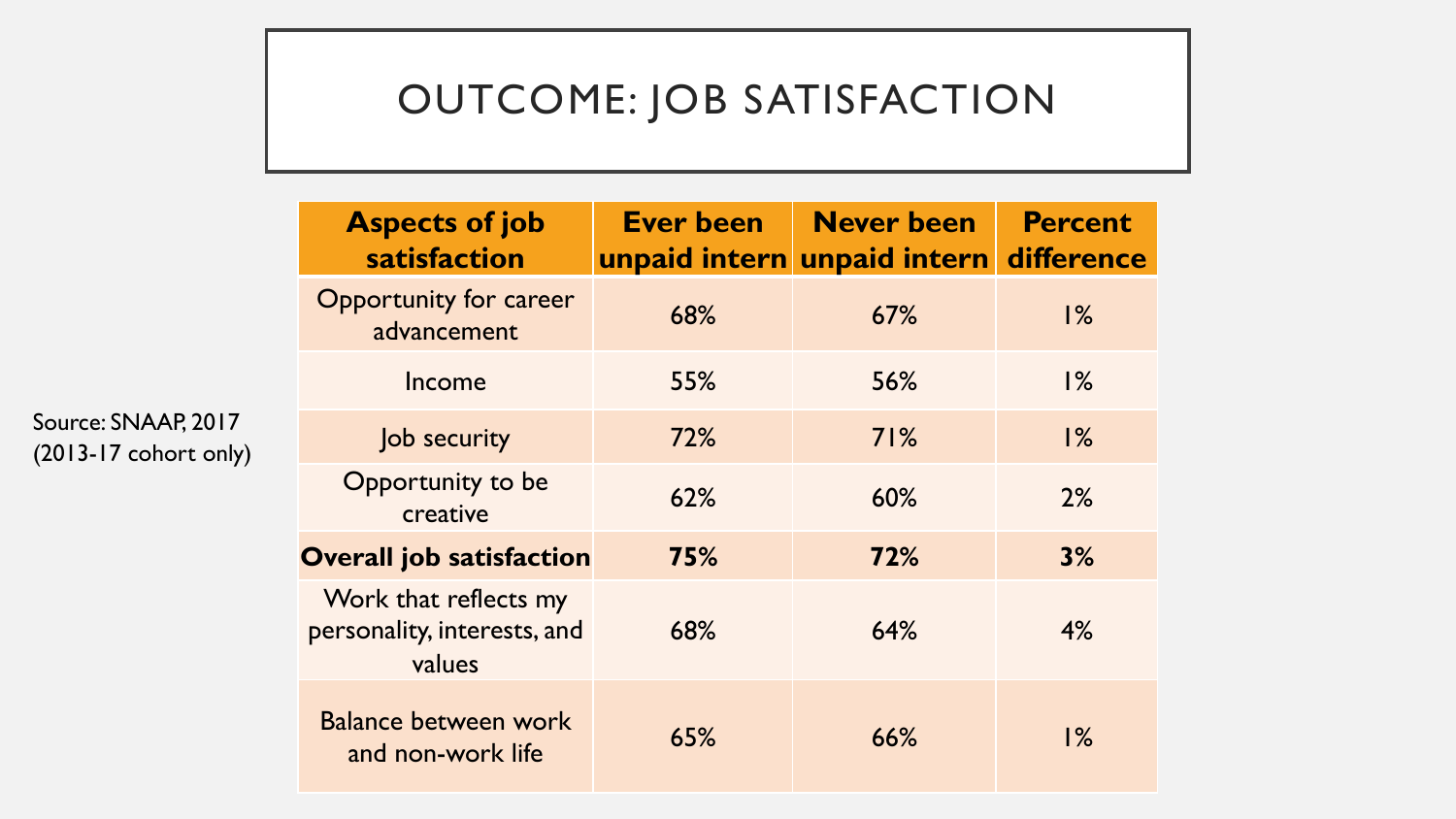### OUTCOME: WORKING IN THE ARTS

Getting a job:

- Paid interns are **56%** more likely to find a job within a year (vs. never intern)
- Unpaid interns are **24%** *less likely* to find a job within a year (vs. never intern)

Perceived relevance of **first job** to training:

- Paid interns are **120%** more likely to report that their first job is relevant to their arts training (vs. never intern)
- Unpaid interns are **22%** more likely to report that their first job is relevant to their arts training (vs. never intern)
- Doing both (paid + intern): **92%** increase in likelihood first job is relevant to their arts training (vs. never intern)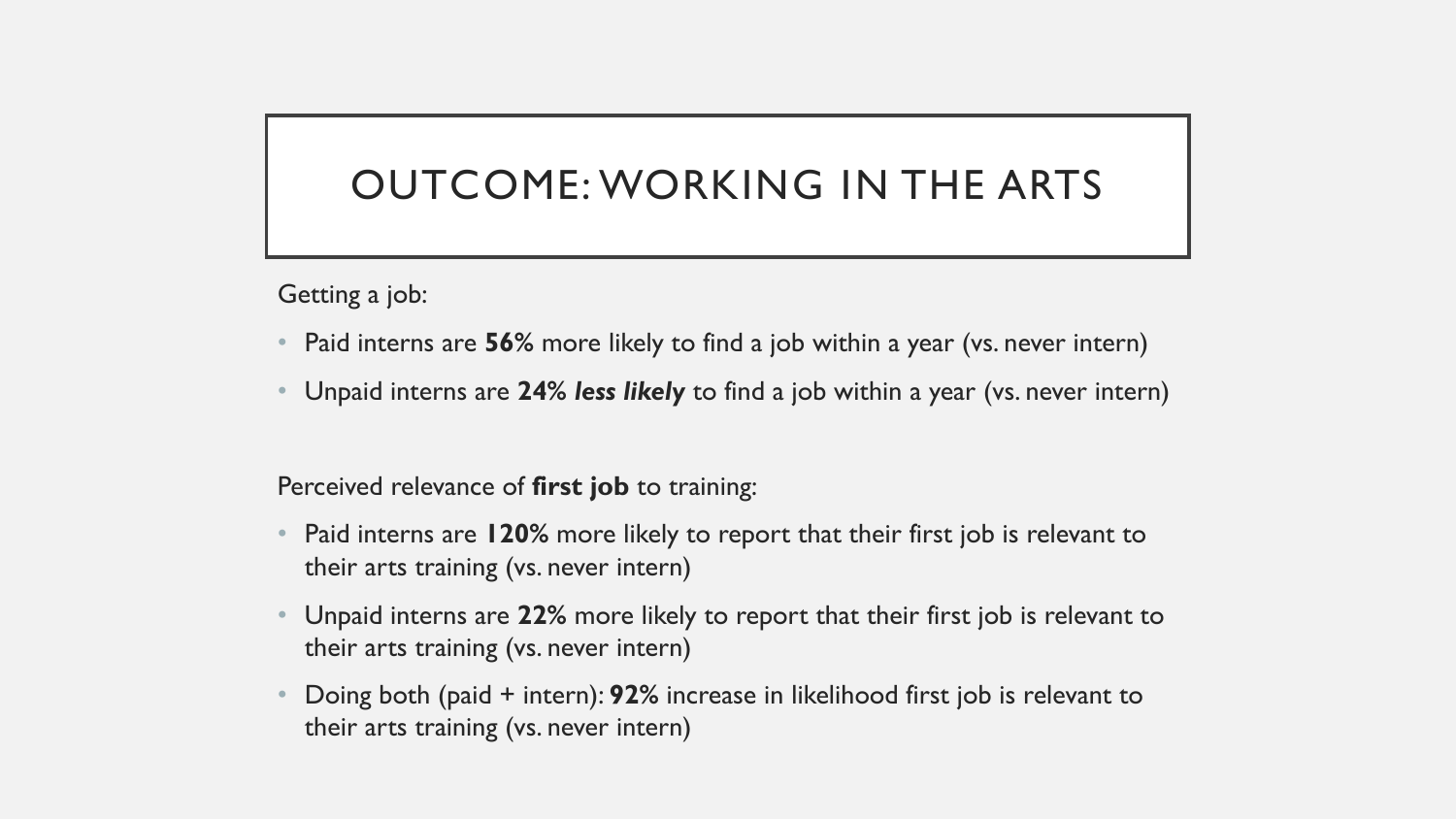# OUTCOME: WORKING IN THE ARTS

Perceived relevance of **first job** to training:

- In general: likelihood first job is perceived as relevant to training is 21% lower for women compared to men, but:
	- **+58%** for women who did unpaid internships (vs. men who never interned)
	- **+135%** for women who did paid *and* unpaid internships (vs. men who never interned)

Perceived relevance of **current job** to training:

- **+264%** if first job was related to training
- **+24%** Doing paid + unpaid internships
- **+15%** non-first-generation college graduate

Architecture and Design graduates: more positive outcomes on nearly all measures (vs. fine arts, performing arts, media arts, etc.).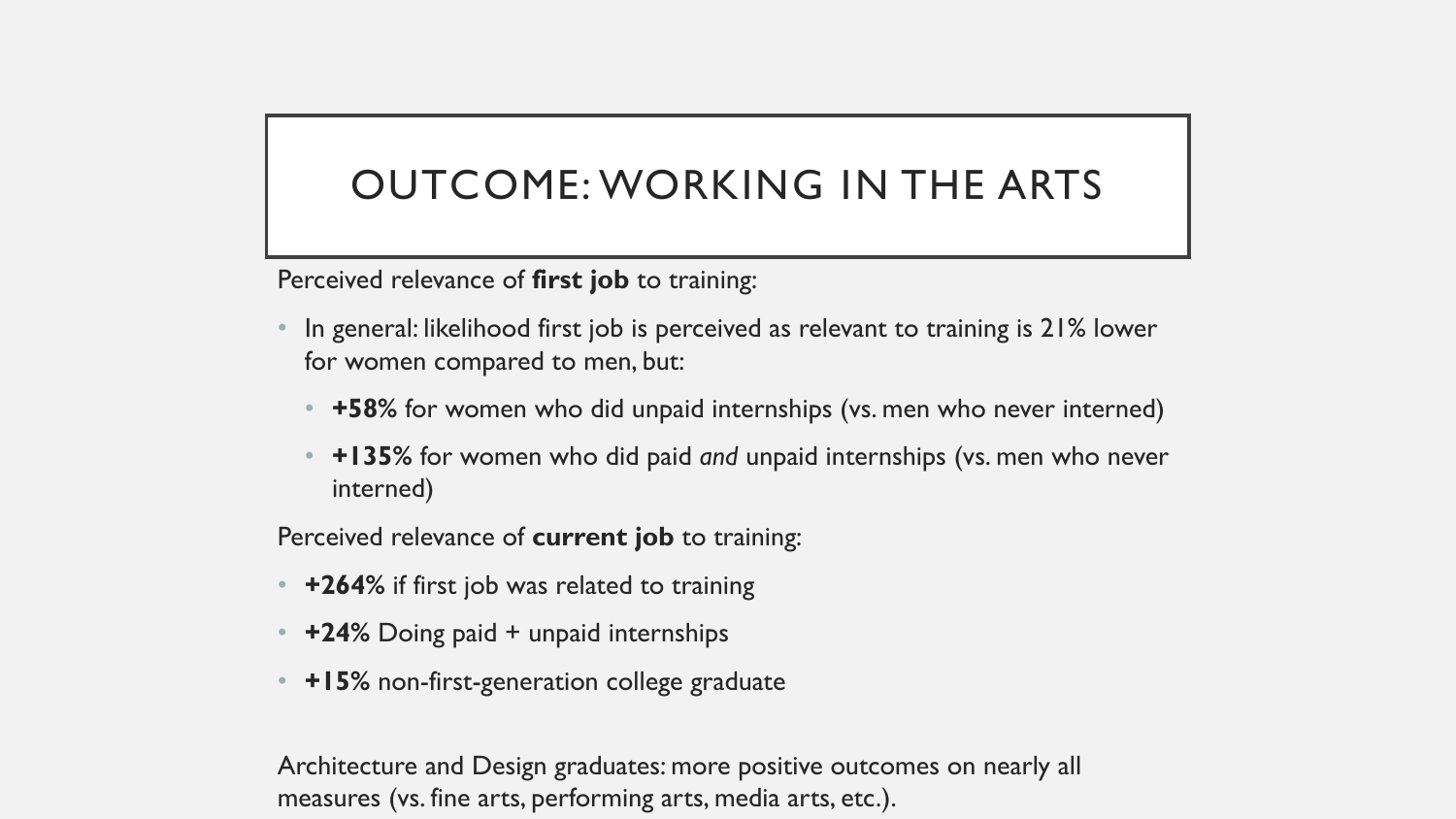# OUTCOME: POTENTIAL MECHANISMS

- Paid interns are **42%** more likely to report close **mentoring** by staff (vs. unpaid interns)
- Paid interns are **71%** more likely to report that their work as interns involved **creative input or judgement** (vs. unpaid interns)
	- **-23%** for women vs. men
- Recent cohorts: increasingly likely to find internships through personal networks (+23% per year)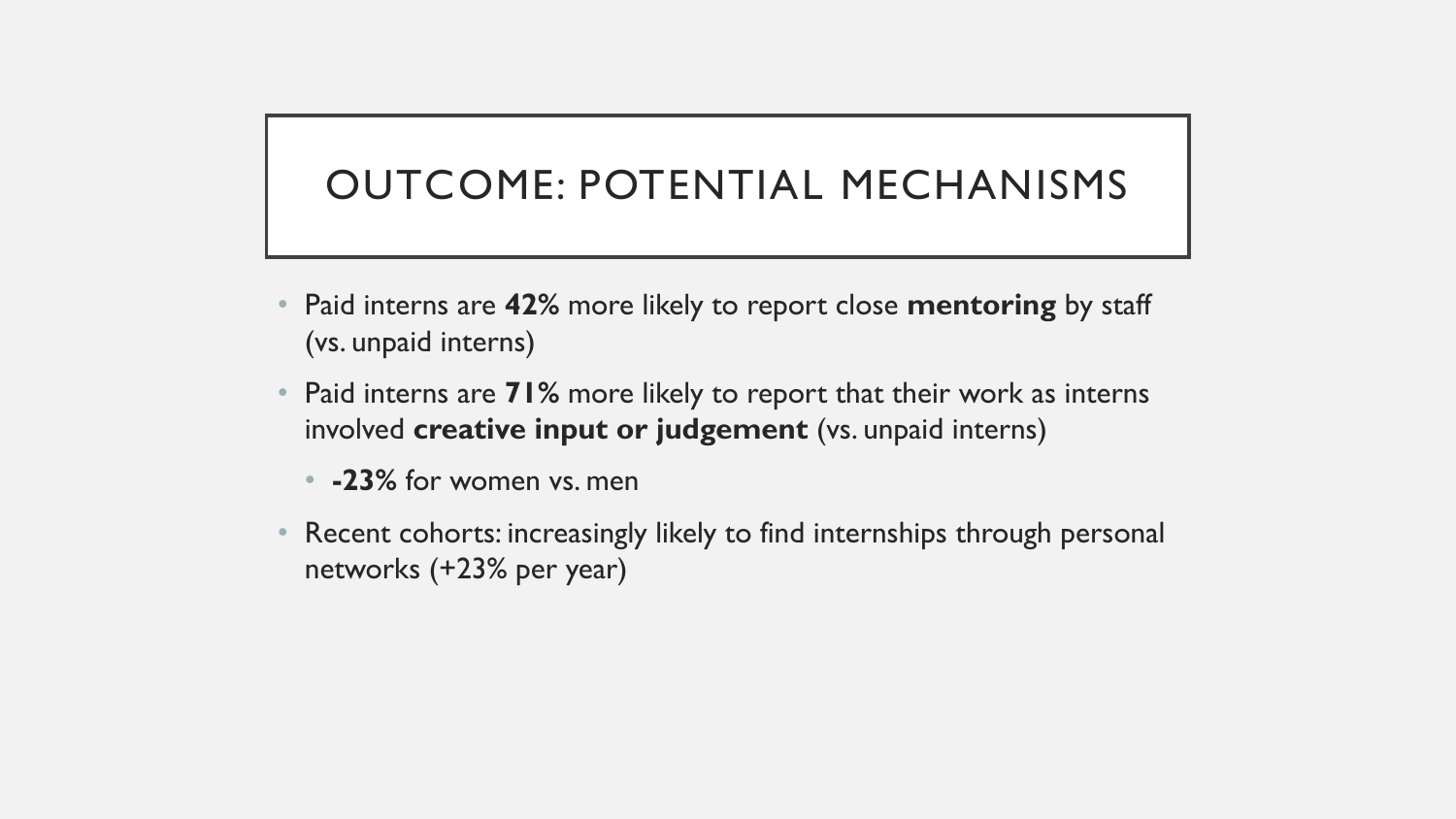# OUTCOME: POTENTIAL MECHANISMS

- Primary support during internship: family
	- **+141%** likelihood among non-first-generation college graduates
	- **-61%** for Black of African American alumni (vs. White)
	- **-35%** for Hispanic, Latino, or Spanish origin (vs. White)
- 2008-2017 subsample (*preliminary results*):
	- **+134%** likelihood that your internship is paid
	- **-26%** likelihood women's internship was paid
	- Among never interned: first-gen alumni **+49%** more likely to say because could not afford to do internship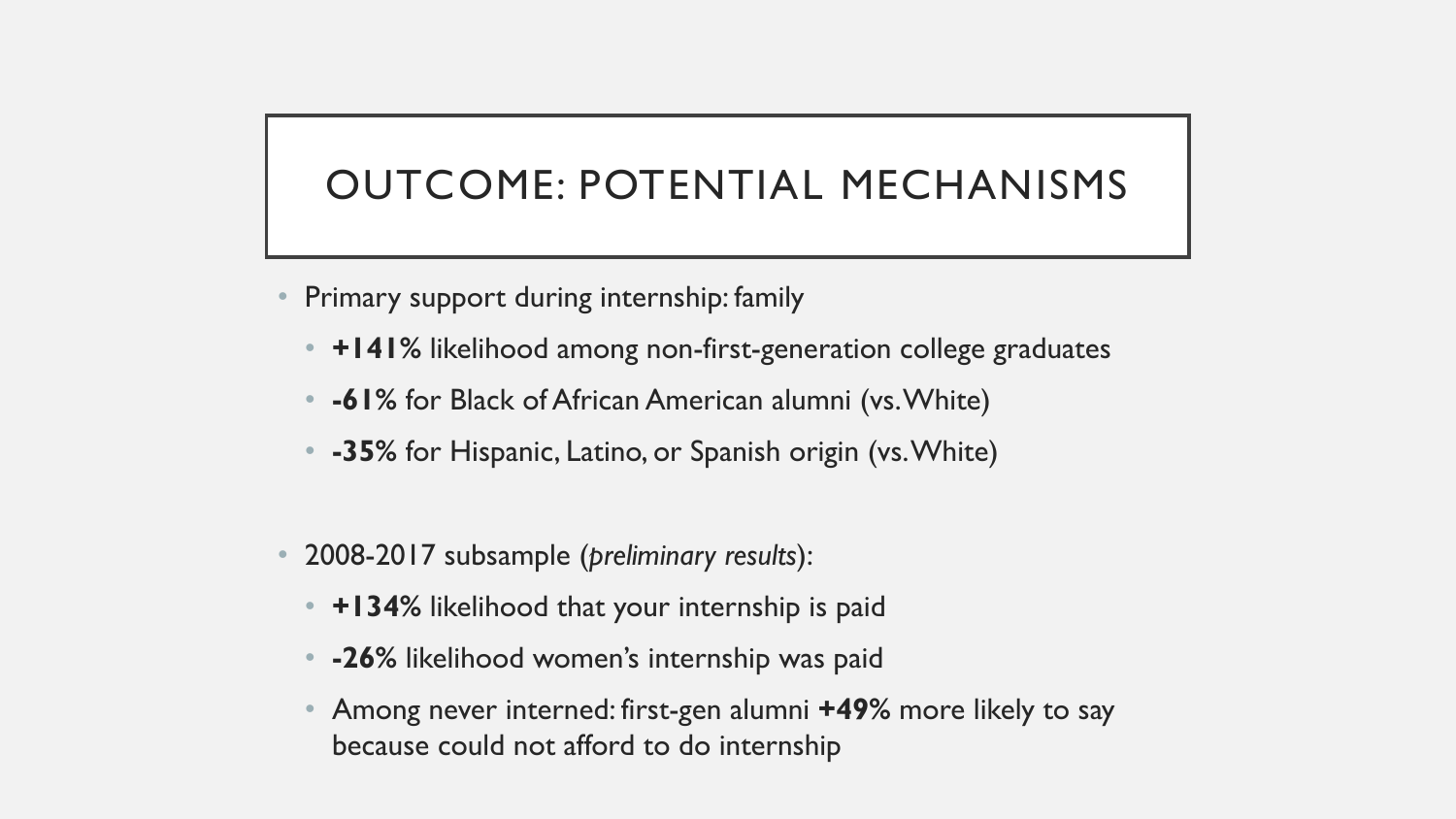# CONCLUSION AND IMPLICATIONS

- Paid internships: great career outcomes (vs. unpaid or no internship)
- Other than getting first job: unpaid internships pay off slightly
- Patterns of inequality (gender, socioeconomic status, and race/ethnicity)
- Inequality as moving target: culture of interning